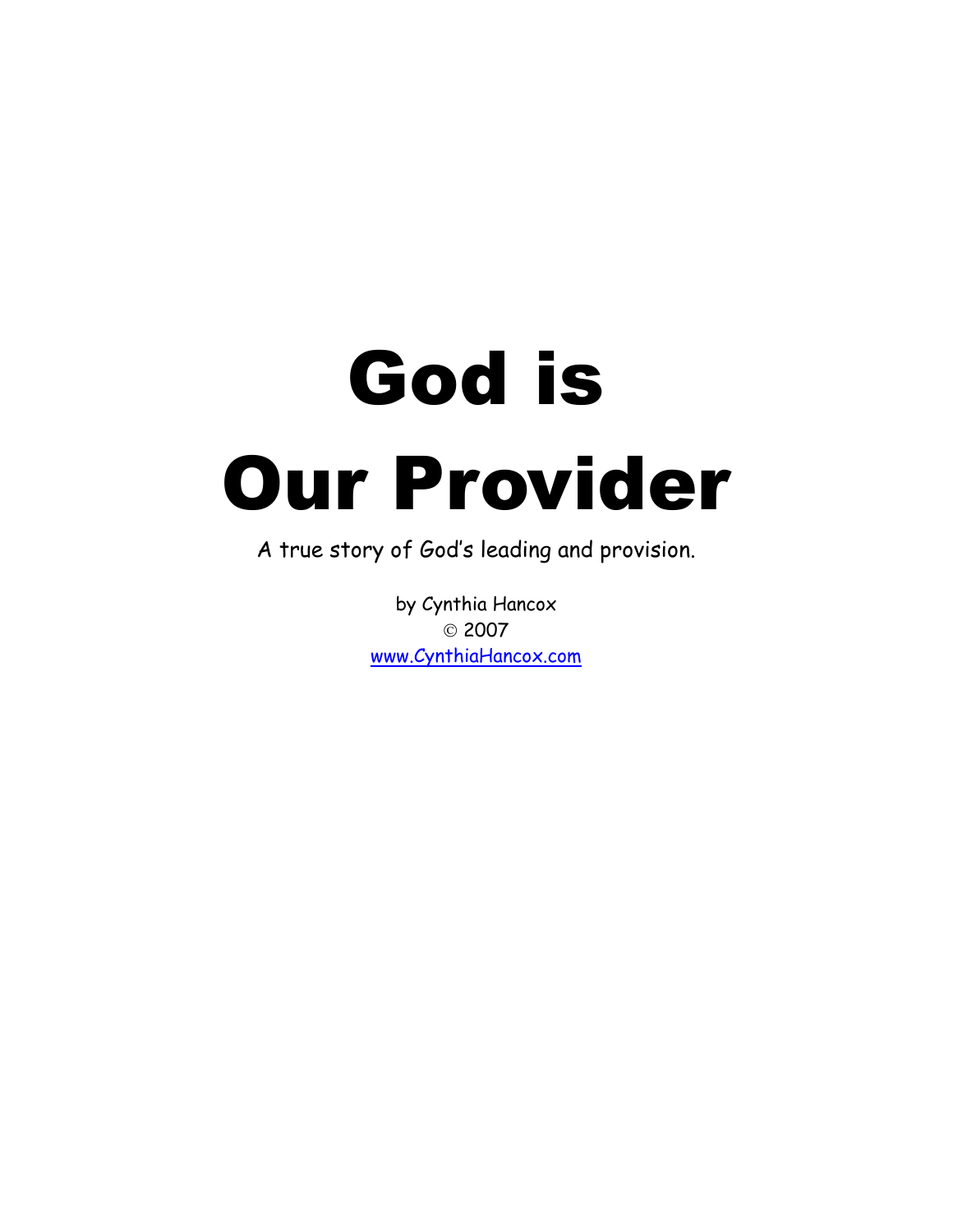# A Little About New Zealand

As you read the following story, you will find many references to places in New Zealand, the country where I live. For those of you not familiar with NZ, let me give you enough information for the story to make more sense.  $\odot$ 

New Zealand is a small nation (approx 1600kms from top to bottom) of some 4 million inhabitants in the South Pacific, a few hours from Australia. Other than the tip of Chile, NZ is the closest land mass to Antarctica.



New Zealand is comprised of two main islands, known as the North Island and the South Island, as well as a number of smaller islands. The North and South Islands are separated by a strip of water called the Cook Strait, after Captain Cook who discovered it. In order to cross from one island to the other you can fly or take the ferry. It is reputedly the most expensive strip of water in the world to cross, for it's size. To take a family of 5 with a vehicle on a round ferry trip across the Strait will cost approx NZ\$800. This is why many NZ families have never been to the other island. So, when we describe moving from the North Island to the South Island, it was a big deal for us as neither my husband nor I had ever been there - the South Island was like a whole different country to us. In fact, it is culturally quite different too - a slower, more relaxed pace of life, different population mix, attitudes and expectations. Very beautiful though we quickly fell in love with it! But I digress...

Lastly, to enable you to visualize our moves, I am including a map with the locations where we have lived marked on it. See the last page of this ebook.

Let's begin our story......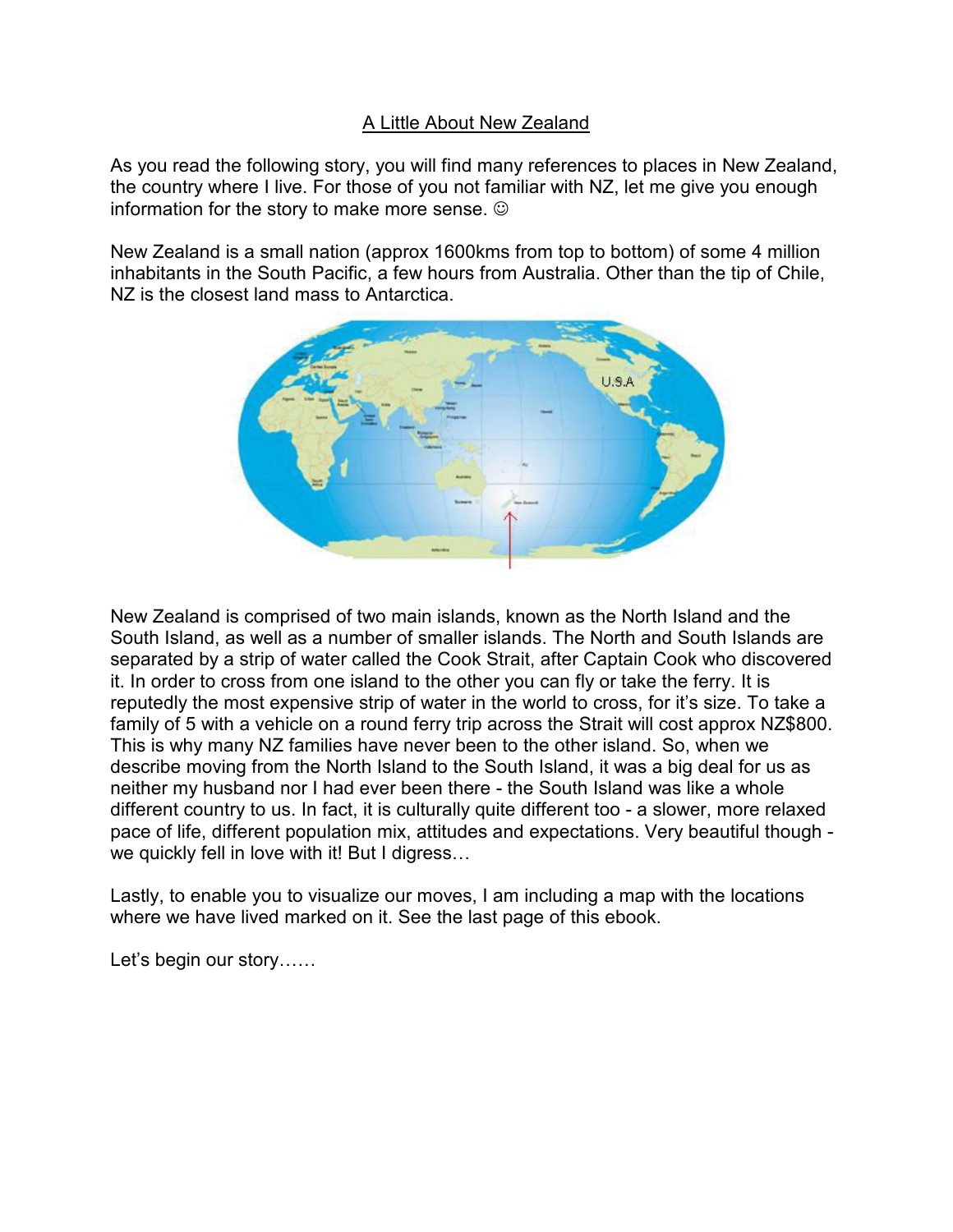This is the story of how God took a very ordinary couple who were enormously in debt, and whose lives were a mess, and created something beautiful out of our lives! He restored our marriage, got us out of debt, blessed us with 5 children, led us to homeschool, took us all around the country ministering to others, and provided us with a home of our own. Want to know more? Read on...............

## In the Beginning

During our first few years of marriage, Rob and I were probably like nearly every other young Christian couple - we both worked at first, until our first baby was due to be born, shortly after our second anniversary. We went to church, spent time with other young couples, and tried to make ends meet. Unfortunately, we weren't too successful at this last part!

By the time our second child was 9 months old, and we had been married nearly 5 years, we were in serious financial difficulties. The stress of this, along with other things, brought everything to a head, and our marriage endured it's greatest test.

On our own, we probably wouldn't have made it. But God restored our marriage, making it stronger than ever.

After we recommitted ourselves to each other, and to God, we began to long for a life that had more meaning. We felt that we were stuck in the ultimate rat race - just going around in circles in the daily business of living, but not really achieving anything of worth. We asked ourselves "If we died tomorrow, what would our lives have counted for? What have we achieved for God?" The answer - nothing! Since we had been married, we had been so busy just surviving that we had lost our first love for God. Sure, we still went to church regularly, still believed. But God had lost first place in our lives. Now, we wanted that to be different.

We cried out to God "Oh God, we want to do something for You! Anything! Show us what to do! If this is where you want us to live, and how you want us to live, then please help us shine for you right where we are. But if you have a different plan, please show us what it is."

We prayed like this for several weeks, and slowly the Lord gave us a picture of:

- Living somewhere fairly remote,
- Being fairly self-sufficient,
- And ministering to people he would bring across our path.

That sounded wonderful! BUT, it sounded like a retirement dream! After all, here we were, \$120,000 in debt, with a house that we had paid \$102,000 for in 1989, but due to market decline now was worth only \$70,000 - not even enough to pay off the \$85,000 in mortgages we had on it. So how could we live somewhere remote? We certainly couldn't buy a farm or anything! So, back to God: "Oh Lord, that sounds nice, but what do we do for you NOW?"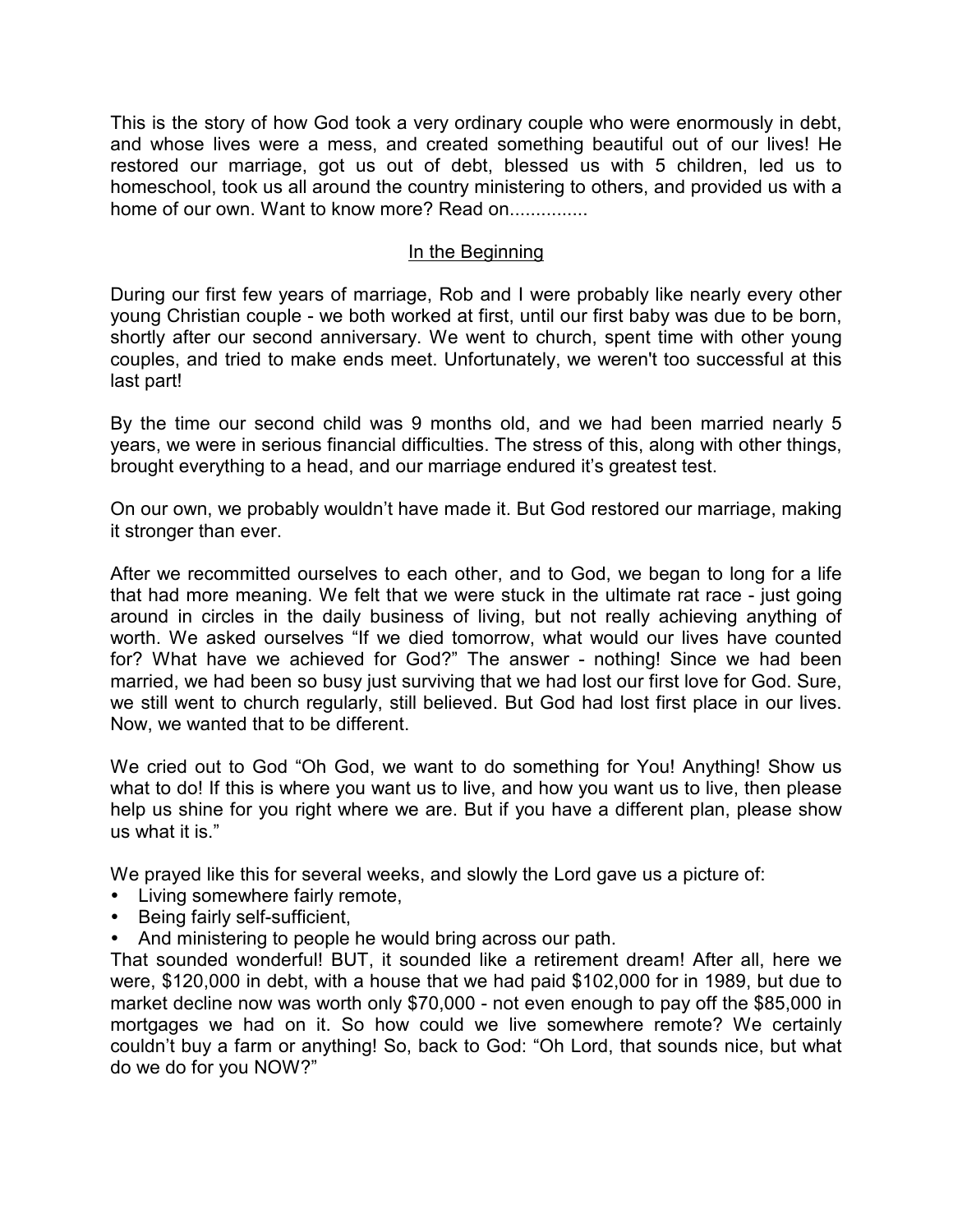God's response was "I want you to get out of debt." Well, sure, that made sense! So I, being the financial one in the family, grabbed pen, paper and calculator, and worked out that if God would only help us somehow meet the minimum payments on everything (which we weren't doing at that point), then we would pay off all our smaller debts in 5 years, and then we could really concentrate on the two mortgages. "What do you say God?" Answer: "No. I want you debt free in 2 years!"

Hmm. Ok, well, if God is for us, we can do anything, right? Rob, who was already working a full-time job plus a part-time one, figured maybe he could get a third job. I was making some money selling make-up. Maybe I could make more. But as we prayed about it, God spoke again - "Rob is to leave work." Huh? Leave work?!?! But that doesn't make any sense - two kids, two mortgages, huge debt and falling further behind - and Rob LEAVES WORK??!!

Well, God was very patient with us. The more we prayed about this, the more God confirmed it to us, mostly through Scripture. Again and again, as we prayed, we would be given verses that said things like "Trust Me, I will provide." We asked for confirmations over and over, and each time God confirmed his word to us "Rob, leave work."

About this time, I was offered (verbally) a job with a company I had been doing some part time bookkeeping for. The position would have paid about \$60,000 per year. Now, our belief was that Dad should work, and Mum should be home with the kids, but we figured, maybe, just maybe, Rob could be home with the children for a while, while I worked just until we got out of this hole. So we prayed, asking God to have this job offer be confirmed to me in writing before Rob handed his notice in at work. The scripture that we read that day was Psalm 119:105 "Thy word is a lamp unto my feet, and a light unto my path." As soon as I read this, a clear picture sprang into my mind of someone walking along a narrow path through a dark forest, carrying an old-fashioned lantern in their hand. As they walked, the lamp lit up a circle of ground immediately around them, but they could not focus it ahead as like a torch - but as they moved forward, the light moved with them, illuminating the next part of the path. And I felt God speak into my heart "I have shown you the next step - take it. Only when you do, will the step after that become clear."

Shortly after this, I prayed again "Oh Lord, before we do it, are you REALLY sure this is the right thing - that Rob should leave work. Please confirm it just one more time." That day's Scripture? Matt 14:31 "O ye of little faith, why do you still doubt me?"

Ok, so time to put our money where our mouth was, so to speak. Either God was speaking to us, or not. And if he was, we had a choice - to obey or not to obey. Rob handed in his notice at work.

One week after Rob handed in his notice, the company that had offered me the job went bankrupt. Rob's company had already replaced him - he was training his replacement, and finished with them two weeks later.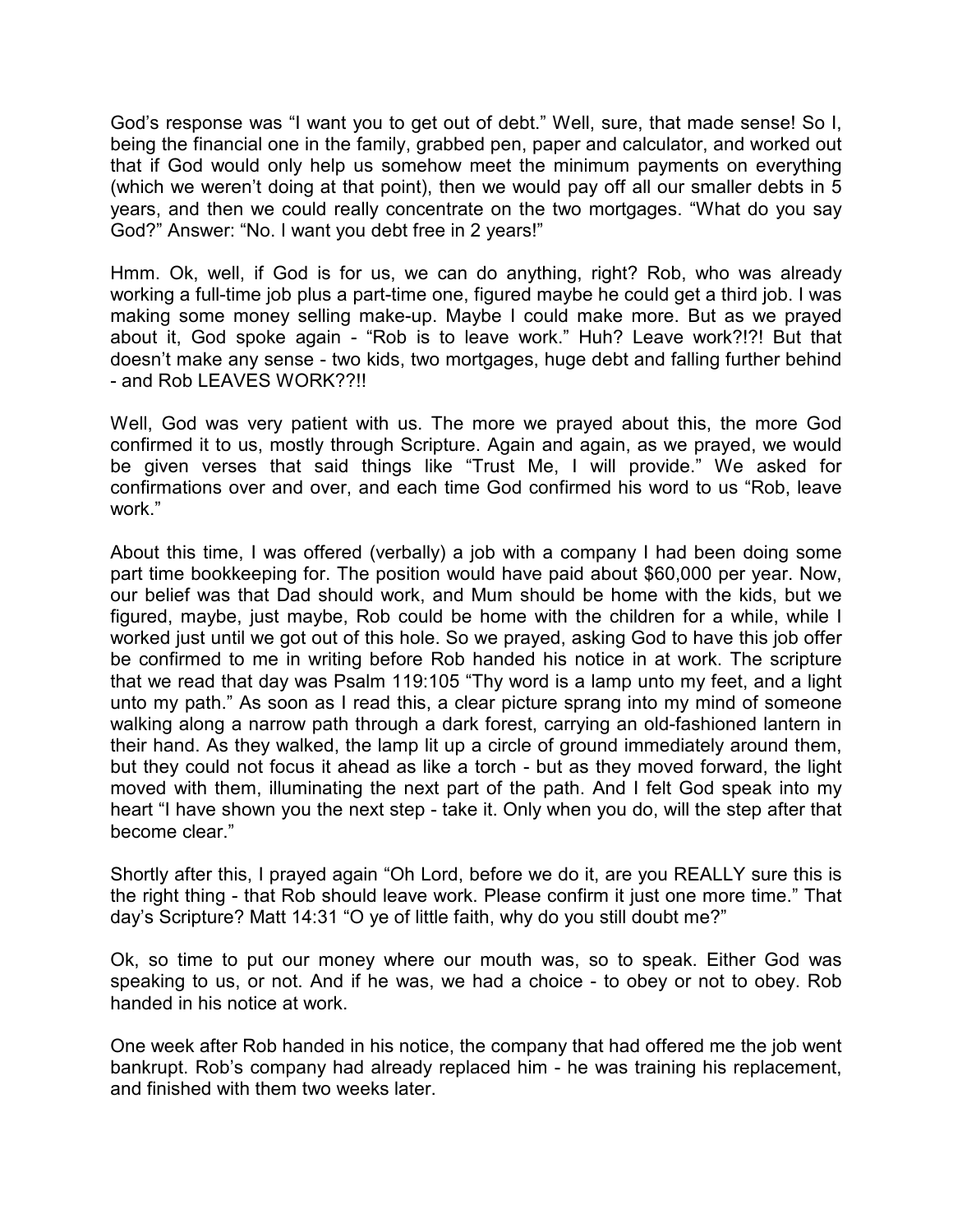Now what? We could only cling to those often repeated words

# **"Trust ME! I WILL provide!"**

And so began our life of adventure! We have many stories to tell of God's faithful leading, miraculous provision and ever present help in times of trouble. Oh, and by the way, 2 years after God called us to this path, we were completely debt free, but that's a whole other story.

Someone asked me recently the secret of an extraordinary life. I believe it is:

First, obey Romans 12:1 and present yourself to God as a living sacrifice. That means to give your WHOLE self to God - your body, your heart & mind, your dreams & hopes, all that you possess.

Then, obey Proverbs 3:5&6

"Trust in the Lord with all of your heart and lean not on your own understanding; in all of your ways acknowledge him, and he shall direct your paths."

## Six Hundred Dollars

After Rob left work, it was only a short time before we had only \$35 remaining, and no income. That day, Friday, I worked out that by Monday we needed \$600 to pay the overdue mortgage payment, overdue power bill and buy some food. I prayed, "Lord, you said you would provide - what do we do now?". The reply I got was "Give your \$35 away"!

Wow! This was a whole new territory for us! With Rob's agreement, I gave the \$35 away, dividing it between two charities I had literature for on my desk, and mailing the cheques on Saturday. All weekend I was praying "Oh Lord, please show us we're not crazy! Please provide!"

We did not tell anyone of our situation - the Lord had impressed upon us early in this adventure that our finances were between Him and us - when he provided, it would be for His glory alone.

On Sunday morning, we attended church. Afterwards, we found enough loose change in our car to buy a loaf of bread for lunch, so we stopped at the local supermarket on the way home. As we came out of the supermarket, the treasurer from our church was just entering. She said "Oh, I'm glad I bumped into you. When I was totaling up the offering this morning, I found an envelope with "Please give this to Rob and Cindy Hancox" written on it, but you had left before I could catch you. Here it is." and she handed us the envelope. In it was \$600 in cash!! Praise the Lord!

And so began our lessons in God's miraculous provision, and in trusting in the Lord will all of our hearts!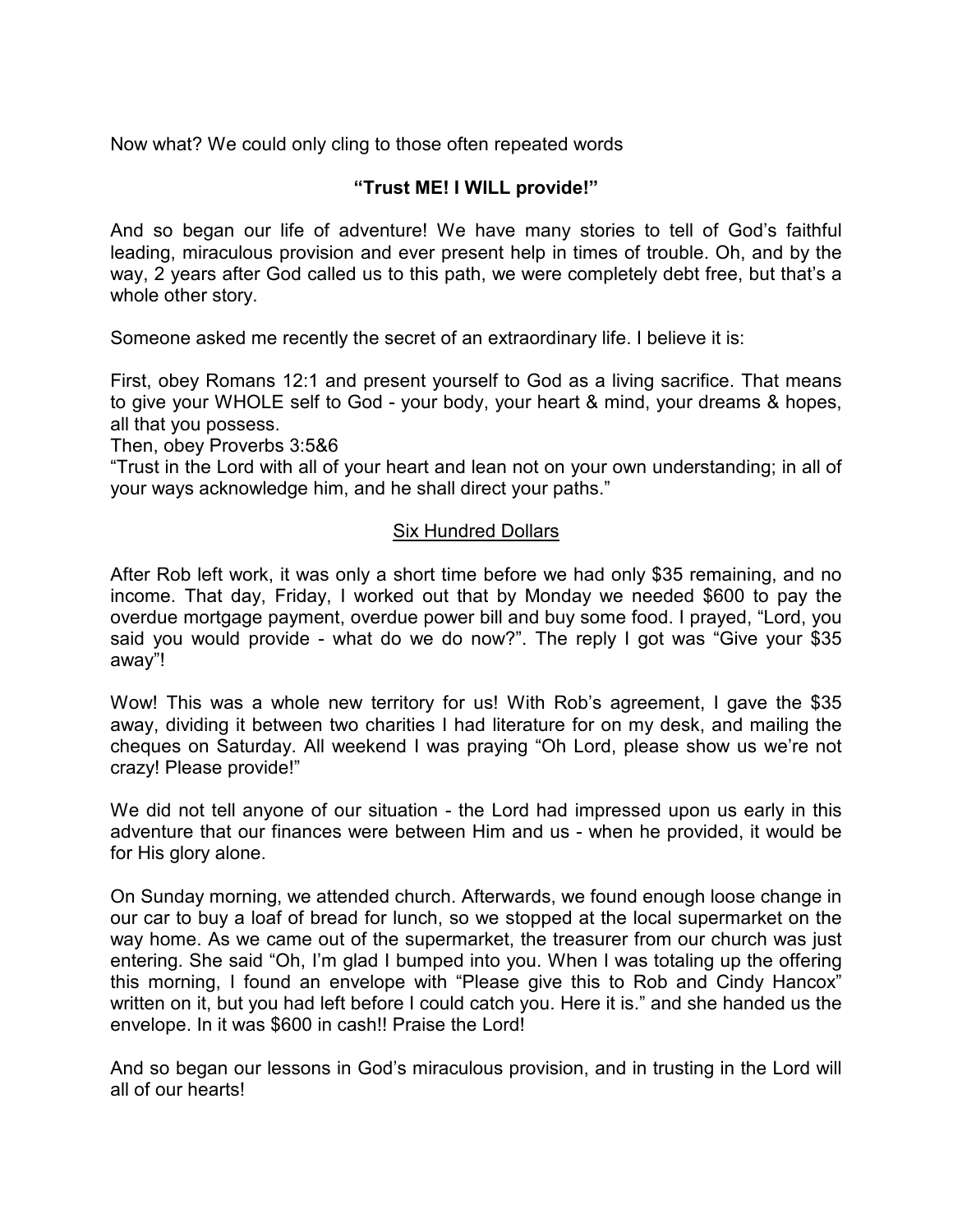# The Next Step

When Rob left work, we really had no idea what we were supposed to do next. Rob kept looking at job ads, hoping something would jump out at him.

One afternoon, I was at home praying, while Rob was in town running errands and checking employment opportunities. I was asking the Lord what we were supposed to do next - we had obeyed and Rob had left work, but now we felt we were in a kind of limbo, and longed to know what to do next. I felt that the Lord replied "I gave you a vision - move towards it". So there I sat, mulling over how exactly we could "move towards" living a remote, self-sufficient lifestyle when we were living in the city up to our eyeballs in debt and with no income. As I pondered this, I was leafing through a local free newspaper that had arrived that morning. Suddenly a large advertisement jumped off the page at me. Its bold type asked "Have you ever considered training in Dairy Farming or Agriculture?" And I realised that was the answer - if we were to be self sufficient, Rob would need to learn about animals and agriculture. I had been brought up on a farm, and had been around animals all my life, but Rob was a total city boy and hardly knew the front end of cow from the back!

When Rob arrived home, I showed him the ad, and told him about what I had been praying and felt God was saying. He concurred with me, saying, "It's funny, but the only jobs on the job board that I can remember, that struck me, were farming jobs, and I have NEVER considered farming before."

Rob phoned up the organization that was running the training course. They explained that their course was funded by a government program called TOPs, meaning that in order to be able to get on the course, one needed to have been registered as unemployed for a minimum of 26 weeks. When Rob told them he had only been unemployed for 2 weeks, they said there was no way he could do the course. But Rob was not deterred - he approached Employment Services the next day. They sympathized, and suggested that perhaps his low High School qualifications would allow him entry to the course. But they told him it was not up to them - he would have to go and see TOPs (Training Opportunities, a funding organisation to provide training to upskill the long-term unemployed). So, off we went, to the offices of TOPs, to explain the situation. A middle aged woman in a business suit listened to our story, then bluntly proclaimed "No! Absolutely Not! No way! You must be 26 weeks unemployed!" and then swung on her heel and marched away from us.

My heart fell, and cried within me "Oh Lord! - I was so sure this was right". At that moment, the lady turned back to us and, holding one forefinger up, said "Unless!" Unless what? "Unless you have some sort of major disability - you're missing a leg or arm, have a serious back injury, are blind or deaf, that sort of thing."

Rob and I looked at each other. And I explained that "co-incidentally" Rob had been tested the previous week by the audiology department of the local hospital, in order to get a hearing aid, and the tests showed that he was profoundly deaf in one ear. Would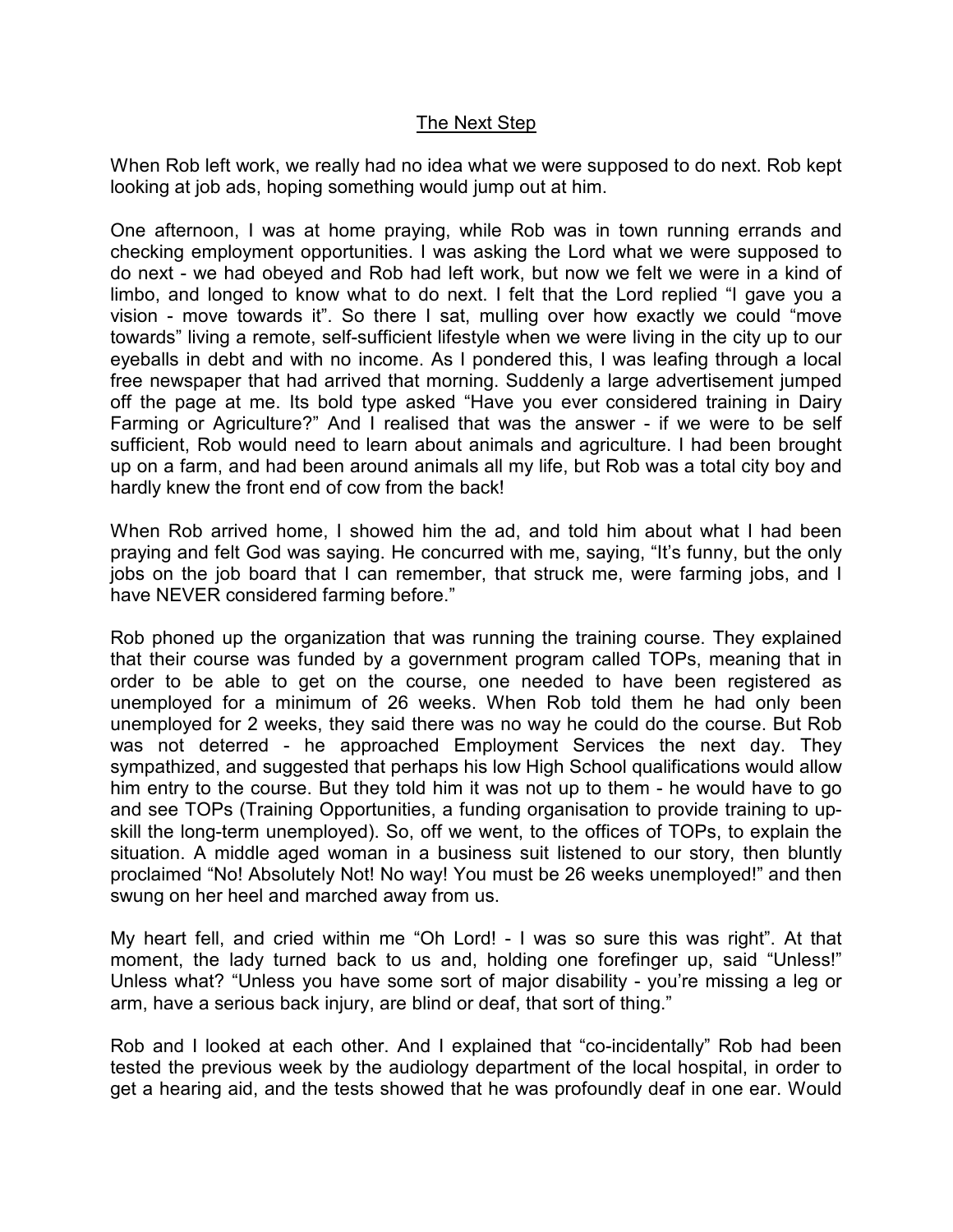that do? "That will do." she says, "Go and see Workbridge." So we went to visit yet another government agency we had never formerly heard of, they wrote out an exemption, and the next day Rob was on the Dairy Farming course.  $\odot$ 

# Blowing in the Wind

Along with the Dairy Farming course came a training allowance, which somewhat relieved our lack of income - though it came no where near covering all our outgoings and debt. Yet the Lord continued to provide, and we continued to seek Him as to the next step.

One day, we had no money (as usual), and no prospect of any coming in for a few days. I urgently needed a few dollars to buy some milk and bread, and asked the Lord to provide. I went outside that morning to check the mail, and as I walked outside, a crumpled \$10 note blew up the path, literally to my feet. There was no one in sight who could have dropped it, so I thanked the Lord for His provision!

Just one more proof that God cares about even the little details!

# Start thinking South

For a long while I had felt the Lord saying to me that one day he was going to tell us to go somewhere, and we would not be able to take many of our possessions with us, so to be ready to let them all go. I didn't really understand what that meant, but I had a clean out - gave away some unneeded items, sold a few things, reduced the surplus. Looking back, I can see that God was readying my heart to not be attached to "things", but to be willing and able to just let go and follow Him.

As part of attempting to make ends meet, we rented out our house - not for enough to cover all the expenses attached to it, but still, it reduced the pressure on us - and we moved into a house provided by a Vet clinic for whom we took on a contract manning the phones for 4 clinics after hours - nights, weekends and holidays.

Rob did well on the Dairy Farming course, and within a few short months it was time to begin looking for employment for when the course was to end. We looked ALL OVER the North Island - eventually we applied for one position just south of Auckland, the city where we lived, and it seemed like one that would be really good for us. We felt we had a chance. We went for the interview, and we PRAYED that the Lord would open this door, and that his will would be done. Well, it turned out His will was to NOT open that door; I got a call one morning from the farm owner, saying that the choice had come down to us and one other couple, and he just couldn't make up his mind, so eventually he tossed a coin, and he was sorry, but we missed out. Sigh.

As I hung up the phone, I glanced at a calendar from our local Christian Radio Station which was hanging on the wall, and noticed another month had ended, and it was time to rip off the top page, which I did. The very next month had a beautiful photo of a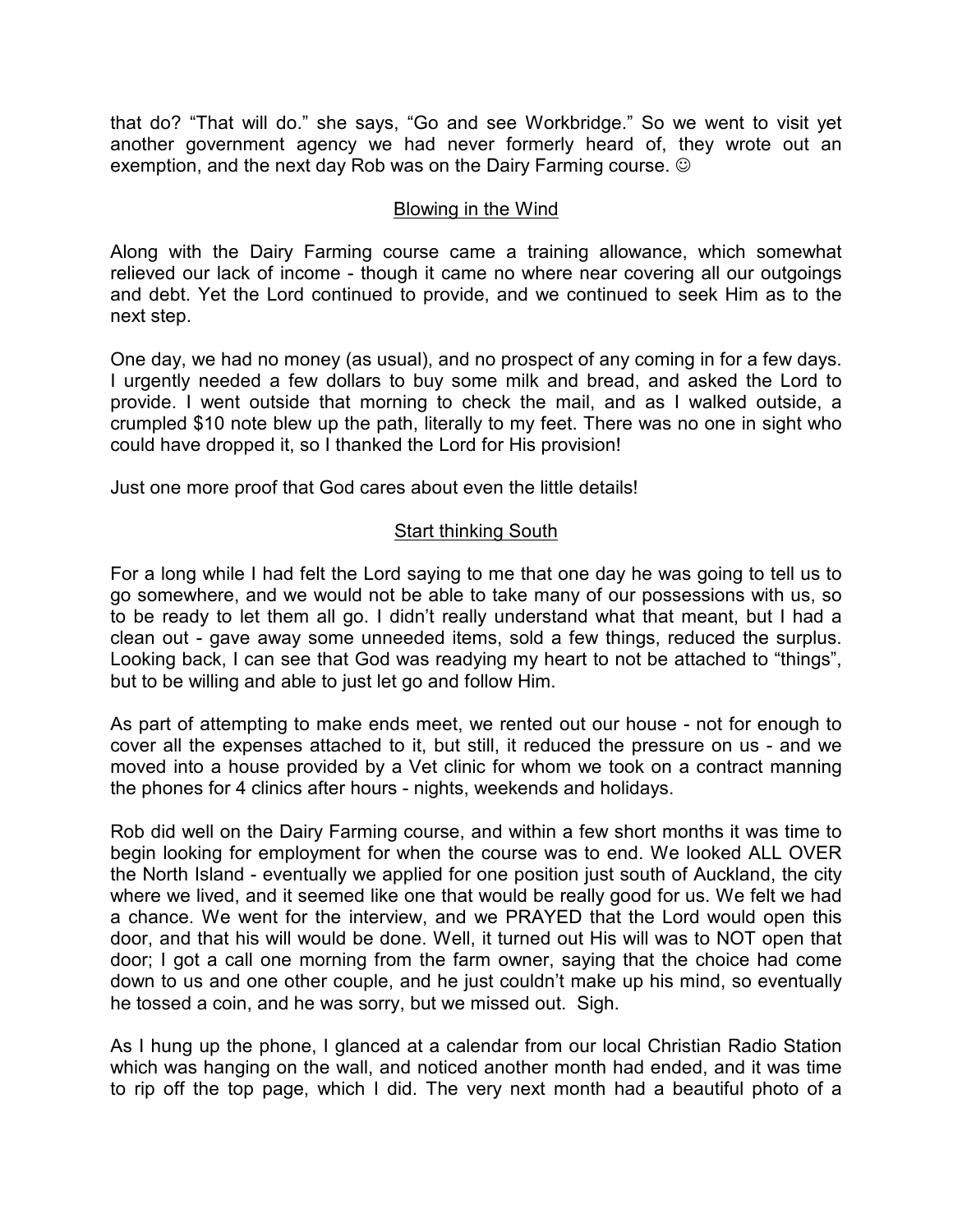Kiwifruit orchard in Golden Bay, in the South Island, and immediately it came to mind "maybe we SHOULD apply for jobs in the South Island" - we'd seen several possibilities, but neither of us had ever been to the South Island, all our family were in the north, and by now I was pregnant with my third baby, and NO WAY were we moving that far from family! Hmmmm....

I remembered an ad we had read at the same time as the one for which we had just been declined, that had seemed perfect....except that it was in the South Island. So I dug out the ad, phoned up and asked if they had filled the position yet? The sharemilkers wife told me they were just coming to a final decision between three applicants, but when I thanked her, she said "Tell me about your husband anyway". So I did. To cut a long story short, we got the job - despite the fact that all the other applicants were traveling to the farm in Culverden for interviews, and we could not afford to. But God has kept saying, as we prayed for SOME way to go to the interview "Don't worry about it - you're not to go - I've got this under control". Of course, He did!

Ok, so now it's March - we're leaving for the South Island at the end of the month. We can't afford to hire a truck or transport our furniture, so we have to sell EVERYTHING - it would have cost more for furniture removal than any of that stuff was WORTH!

So we advertised items, had garage sales, gave stuff away. Nearly every penny we got for them went towards (a) buying ferry tickets (b) paying overdue phone/power bills etc or (c) paying off debt. We even sold our car......

# Betty Bucket

You see, we owed money on our car. Back before God had told us to get out of debt, and we were still running our lives our way, our old car had come to the end of it's life, and we had no money to replace it. So, we did what every normal young couple does we got a loan.

Anyway, now we were committed to getting out of debt. We knew this was something we couldn't possibly achieve on our own - God would have to do it, but we were committed to doing our part - being wise with our money, and settling any debts we could.

So, the car. We figured we owed more on it that we could possibly sell it for - but what if? We began to feel an urge to sell the car and pay it off. So, we advertised it for more than it was worth, but enough to cover the debt. Just. And it sold to the very first person who called about it.

Great! One less debt of some \$5000. But no car! And we were supposedly leaving in a week for the South Island - by car!

Well, with God all things are possible!! So we told him our need, and left it in His capable hands.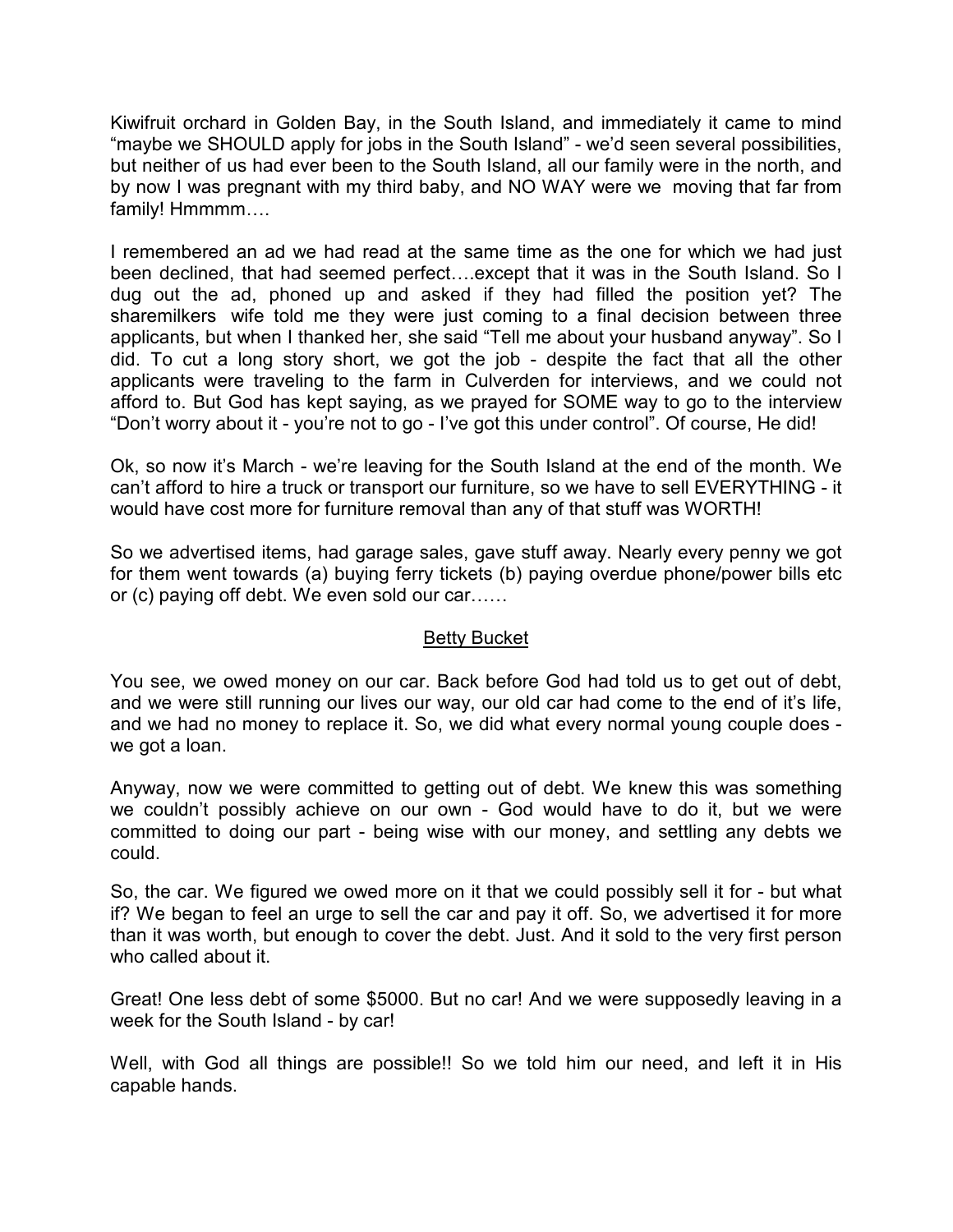A couple of days later, Rob's grandmother asked us to visit her. She was a dear soul, a believer and a faithful pray-er. She said she wanted to give us some money, to keep and use for whatever we felt was the most urgent need. She gave us \$1000.

The next Sunday, our last one in Auckland, our church was holding a shared lunch to farewell us. Rob arranged for us to borrow his mother's car for the day, so that we could go. He collected the car the night before, and that Sunday morning, while I was getting our two young ones ready for church, he dashed down to the car fair at Manukau City.

At 9:20 he was back - saying he had found a car we really should look at, that the guy agreed to hold it until 9.30 so I could have a look, and let's go!

We arrived at the town centre at 9:29, and couldn't find anywhere to park, so Rob pulled up on the side of the main entry, right next to the retaining wall around the side of where the car fair was held. We leapt out of the car and down the wall, landing right next to the prospective car at 9.30 - just as another buyer was about to get in it. But when the owner saw Rob, he said to the other person "He's back just in time- I said he had first option". Well, we had only minutes before we needed to head for church. No time for a test drive. I asked Rob if he'd already been for a drive - he said "Yes, a short one." "Is it ok?" I asked. "I think so" says Rob. "Does everything work?" "I think so" says Rob.

Ok, well, how much is it? They're asking \$1495. "Will you take offers?" I ask. "Try me" the vendor says. So I say "\$1000", knowing that we had that much. The response - "No way!". Sigh. Now what?? How much can I offer? Help me Lord! We'd had a garage sale the day before, but hadn't had time to count the money yet - I knew it wasn't very much. Finally, praying under my breath, I said "\$1250". I could see the man's mouth form the word "No", but suddenly he nodded and said Ok. Turned out his wife was standing behind me, where I couldn't see her, and was nodding her head. It was really her car she had lived in Culverden as a child, on a dairy farm, and had named the car, a little white Chevette, after her pet calf, Betty Bucket. The had travelled up from the Coromandal that day to sell the car at the car fair. And Culverden was the little speck on the map where we were moving to, to work on a dairy farm!

We explained that we were due at church, and arranged for them to come and drop the car off later, after they had had lunch with friends. We got the \$1000 out of an ATM, and headed home after church praying we had enough for the car!! When we added up the change from the garage sale, so long as we "kept" the amount needed to pay the change of ownership (the seller's responsibility in those days), and took care of that ourselves later, we had enough for the car, TO THE CENT!

Looked like Betty Bucket was headed back to Culverden!

And that poor little car - we brought a trailer, and piled it high with our essentials bedding, clothing, a few toys, some kitchenware. On the way South, Rob was driving, and couldn't see through the rear-vision mirror because of the height of the trailer. And the wing mirror kept flopping against the side of the car. He told me later that at first he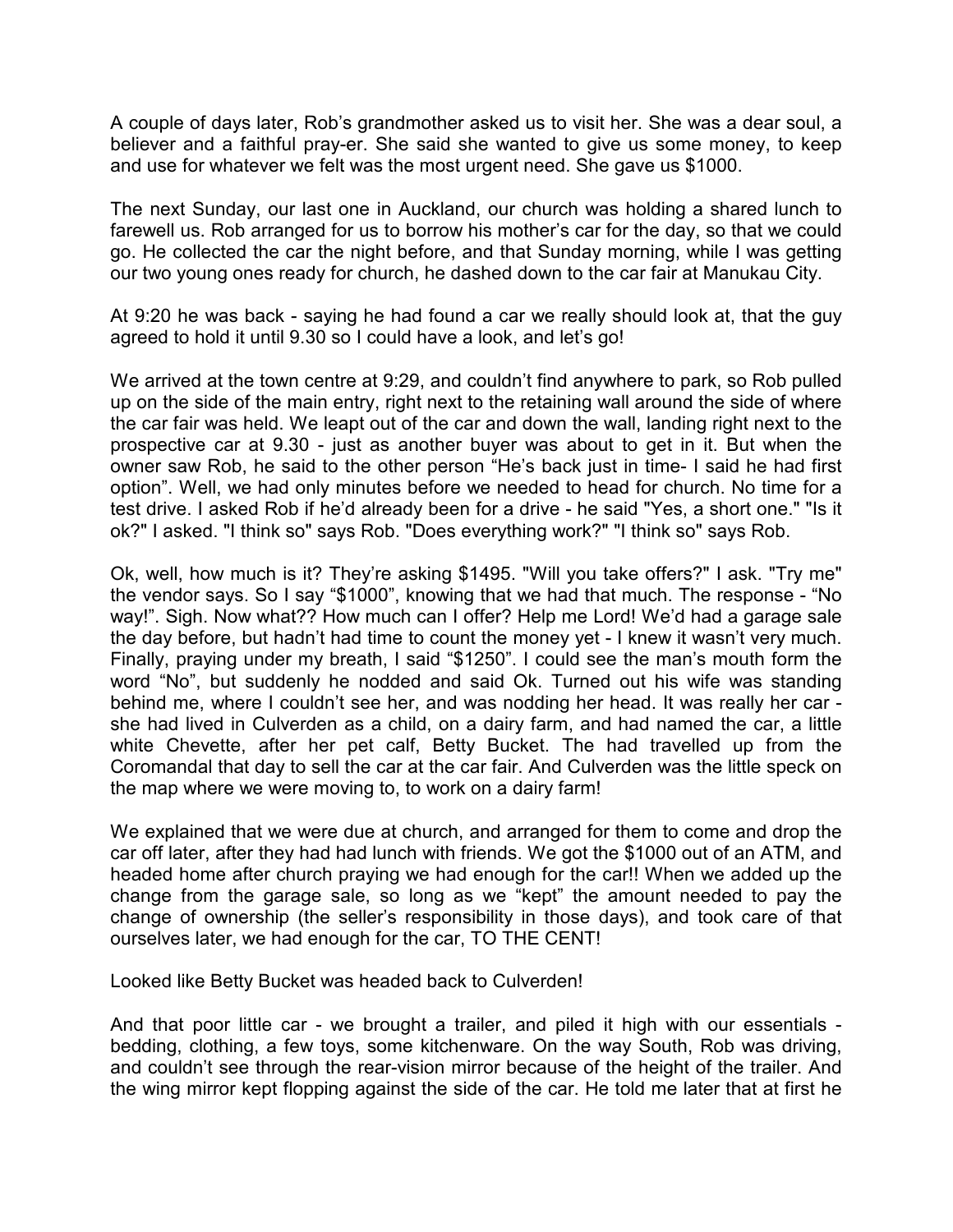was annoyed with not being able to see behind, but then felt the Lord say "Don't worry about it - you only need to look forward - There's no looking back!".

# In the South Island

So, we moved to the South Island, to a place we'd never been, to a house we'd never seen. The sharemilkers we were going to work for had kindly sent us a photo of our new home - it showed a row of trees, with an arrow drawn on it pointing to something invisible behind the trees and the words "the house is behind here".

When we arrived there, we had nothing, except our little Chevette, a trailer, some basic items of clothing, bedding etc. We had no furniture, no money to buy any. And we still had lots of debt. But God provided, just like he said he would.

## **Trust Me, I will provide!**

The sharemilkers leant us beds for the kids until we could buy some, and there was a fridge in the house, along with one ratty old couch, and a small table and chairs. The house was gorgeous - a 100 year old villa, with 14 foot ceilings, a lounge the size of a ball room, carved panels around the fireplace, and some built in drawers in the bedrooms. It was everything I'd ever dreamed of in my "perfect house" - so different from the little, impersonal shoebox we owned in Auckland. God had given me my heart's desire!

And then it snowed - and it was FREEZING! The power was out for long hours, the roads impassable. The temperature hovered around 10 degrees C below zero for 3 weeks. The house could not be kept warm, except for the tiny dining room, into which we crammed the ratty couch and the table and chairs. And Ben (our third child) was born in the midst of this - though thank the Lord he sensibly waited 3 weeks past his due date for the weather to improve and the roads to clear! But by then I knew that at least one of my hearts desires (this "perfect" house) wasn't so desirable after all!

Our expectation was that we would work at least one full year on this dairy farm - to gain experience and also references. But we soon learnt the truth of the scripture in Isaiah 55: 8-9 that says

"For my thoughts are not your thoughts, neither are your ways my ways," declares the Lord. "As the heavens are higher than the earth, so are my ways higher than your ways and my thoughts than your thoughts".

Within 2 months, the Lord was nudging us to move. At first we ignored the gentle nudges, thinking "No, that can't be right - we have to stay here for a year". The nudges got stronger, but we stubbornly resisted. Then, four months after we arrived in the South Island, things came to a head - a situation arose which left us no choice but to leave the job in Culverden, and hence the house that came with it - it probably would all have been so much easier if we'd listened in the first place!!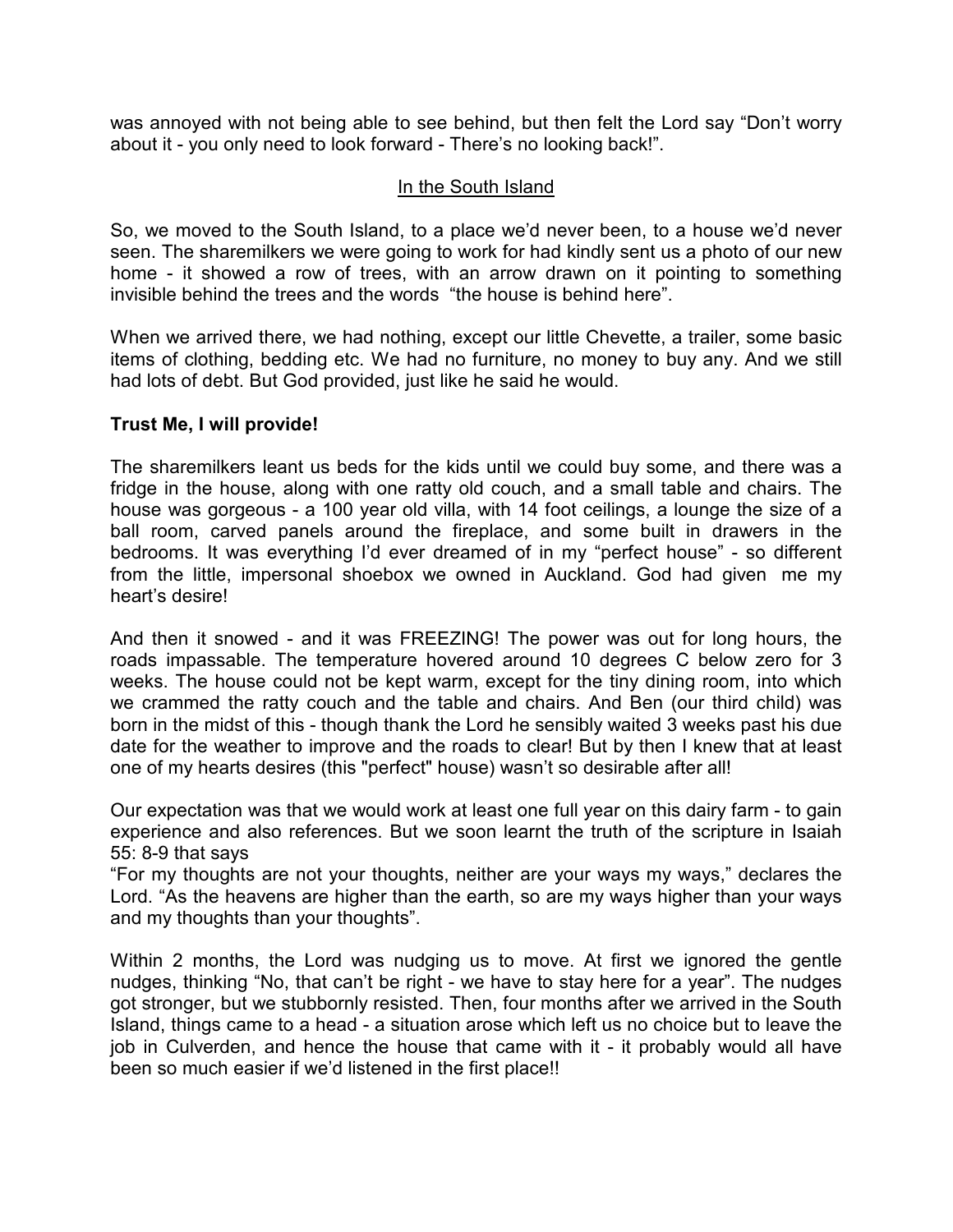We moved to Murchison, to another dairy farming position. Since then, over the 10 years we lived in the South Island, we have lived all over the place - In Murchison\* Motupiko Timaru\* Central Otago **Tapawera** Ruby Bay Motueka\* Paton's Rock Upper Takaka Onekaka Bainham The Tory Channel Pelorus Sound Mapua Pangatotara And Greymouth\* \*Note - the places marked with an \* are small towns - the rest are remote rural villages or locations, all in the South Island of New Zealand.

Did we expect to move so much? No! Did we want to move so often? NO! Why did we move so much? Because the Lord led and we followed! Would we make all the same choices if we had to do it over again - absolutely!!

So why did God take us to so many places?

Because he had a plan!

Jeremiah 29:11 says "For I know the plans I have for you," declares the Lord, "plans to prosper you and not to harm you, plans to give you a hope and a future."

And Phil 1:6 says "being confident of this, that he who began a good work in you will carry it on to completion until the day of Christ Jesus."

You see, God had begun a good work in our lives when we each became Christians when we were young. When we grew up and married, while he was still with us, and still working in our lives, I believe that what he was able to accomplish was limited by the fact that we had taken back control of our own lives, and were making our own decisions, and living as seemed best to us. When we came to the point where we realised we had NO hope for a good future doing things our way, and yielded ourselves to him, he was able to REALLY get into action shaping and transforming us!

Nearly every place we have lived over the last 12 years, there has been someone that the Lord used us to help or minister to - and that was truly a blessing and a privilege.

But in EVERY place we lived, there were lessons we needed to learn, experiences that taught us more about God and how to follow him, or people that helped us to grow.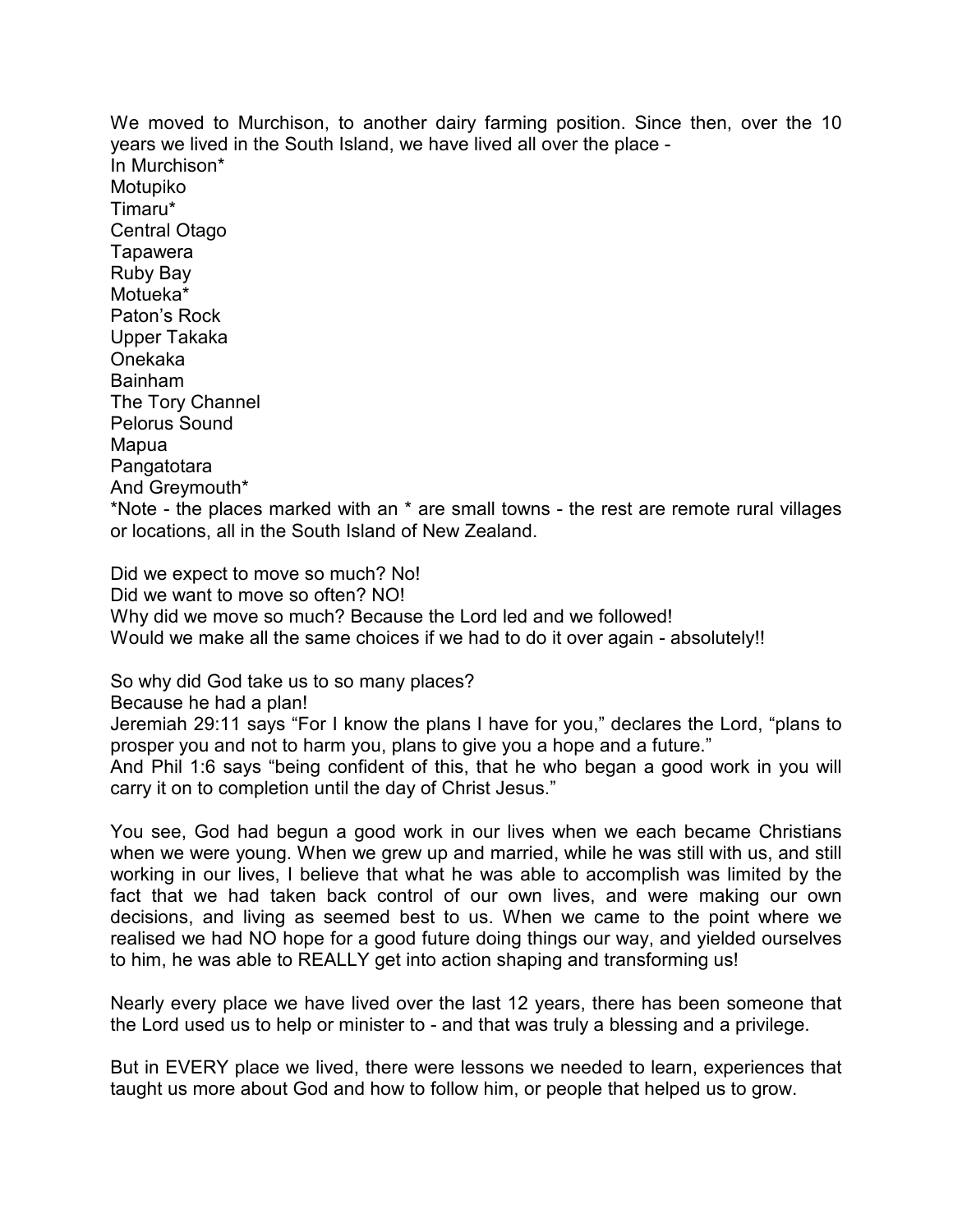Each time, when God has achieved his purpose in each place we lived - whether for our good, or for the good of another, he immediately told us it was time to move on.

He continued to provide for us - sometimes naturally, through employment, sometimes supernaturally! And he constantly "worked all things together for good" in our lives - so often we were in the right place at the right time to "just happen" to meet someone that opened a door either to reach their hearts, or to effect some future event that we knew nothing of at the time.

# Selling our House

We had not long been in Murchison, when we felt it was time to put our Auckland house on the market. Remember, we had paid \$102,000 for it, we owed \$85,500 in mortgages, plus we were behind in the rates, and the market value was \$70,000. We just prayed, Lord, let it sell for enough to pay it off - we don't want to be paying a mortgage on a house we don't even own anymore!! We had a number of offers in the first month it was on the market - mostly for rent-to-buy situations, all of which wouldn't work out financially good for us, so we turned them all down, despite pressure from the agents to accept. God just kept reminding us of Psalm 37:5 "Commit your way to the Lord; trust in him and he will do this" and v7 "be still before the Lord and wait patiently for him". At the end of a month, we sold the house for enough to pay the agents, the mortgages, but not the rates (land taxes). But, then we got back the paperwork, and I suddenly realised that I had forgotten about the mortgage repayment insurance we had paid in a lump sum for 20 years cover when we brought the house. The rebate from that paid the outstanding rates, and all in in all we walked away with \$1.32. No house, no deposit - but no debt on it either! God is good!  $\odot$ 

Jim Elliott, one of 5 missionaries who was killed trying to reach the primitive Auca tribe, said

"He is no fool who gives up what he cannot keep to gain what he cannot lose."

God has asked us to give up

- Rob's well paying job
- our home
- our "right" to live in Auckland and be near family
- our friends
- all our possessions
- our car
- our "right" to control our future

But ultimately, we couldn't have kept any of these things anyway. And in return, we've had incredible experiences, the knowledge that God loves us and is in control of every aspect of our lives. We've seen miracle after miracle happen right before our eyes.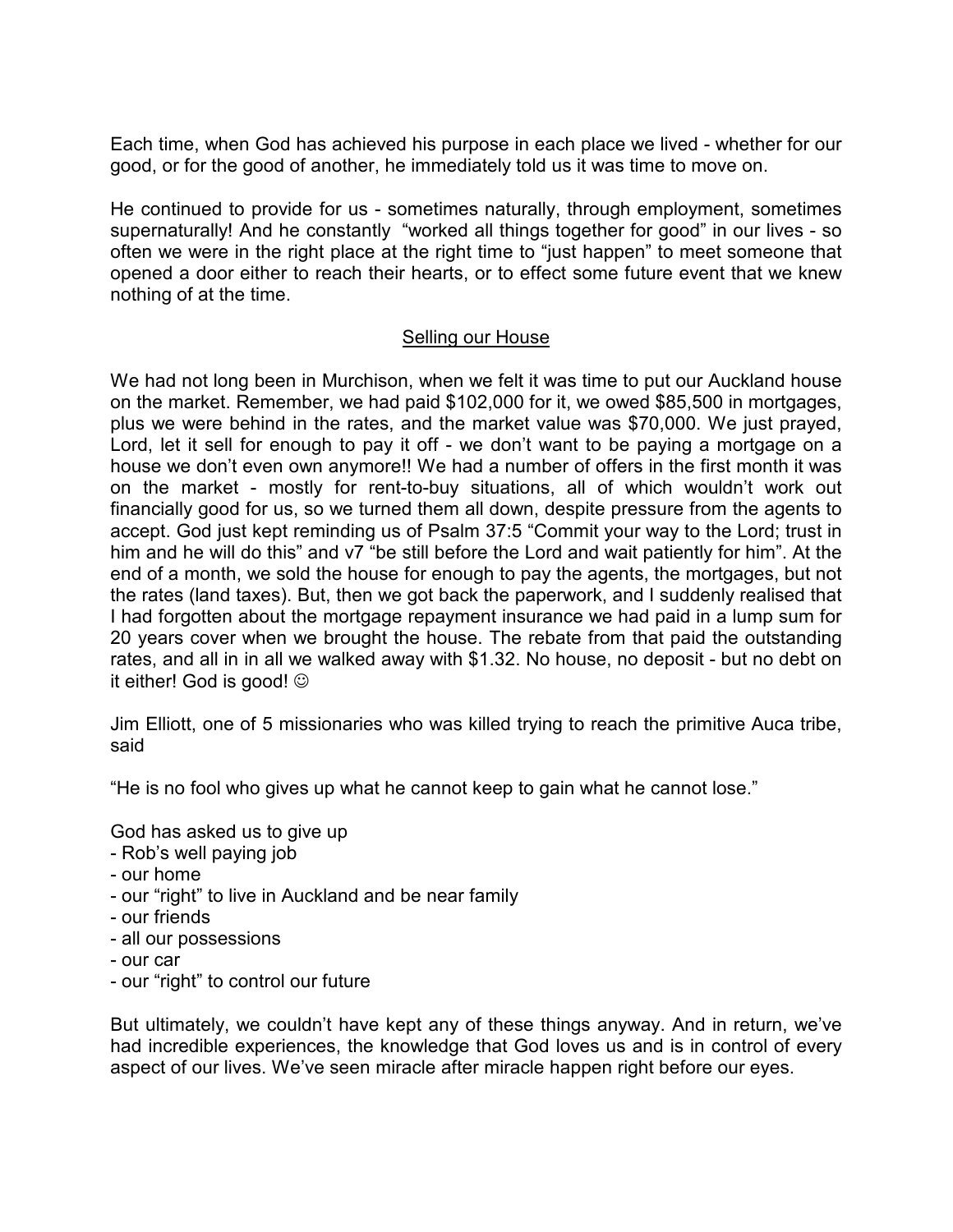### God Provides

When we were in Murchison, I became pregnant with our fourth baby. We were fast outgrowing our little Chevette - it was so small, that every time I went to Nelson to buy groceries, I had to take a trailer to put them in! And now there was a sixth family member on the way, we knew we would need to have a van - but we had no money. So we did the only thing we could - took it to the Lord in prayer.

A few months later we were given a 9 seater coach!

When we lived in Motupiko, we had a lot of meat from farm animals. But I was getting so sick of red meat! How I wished we could afford to buy some fish for a change. One morning I was hanging out the washing, and telling the Lord how much I would like some fish. I find the washing line is a great place for thinking and praying! A few minutes later, the phone rang - a friend up the road wanted to know if we would like some Salmon they had in the freezer - apparently they had more than they could use. "Sure!" I said. She dropped off a large trash sack FULL of whole Salmon! God likes to give more abundantly than we expect!

While we were living in the Marlborough Sounds, getting firewood to keep the coal range going was becoming an urgent problem - we used the coal range for cooking, heating and hot water. We were surrounded by hills on which pine trees had been felled and left lying, but had no way of getting to them due to the steepness of the terrain, and fact that there are no roads, and a lack of suitable equipment or transport. Lord, we need some firewood!

Shortly after that, we found out that our German neighbour, who had contracted to have all his pine trees logged, and had asked the company doing so to fell the rest that they didn't want, was having to get the company back in, because some of the trees they had felled had fallen over the waterline and on the Queen's Chain, and the Department of Conservation wasn't happy about it. The logging company flew in a helicopter, who's job it was to grab and lift each pine tree from down near the water, take it up the hill, and drop it.

Rob had a word with the pilot, asking if he would mind dropping a tree on our lawn instead of up the hill. Seeing it would cost the company less fuel, he was happy to do that. That day we had two entire pine trees delivered by helicopter onto the paddock beside our house for us to cut up for firewood!

There is nothing too big for our God to do, nor too small for him to care about!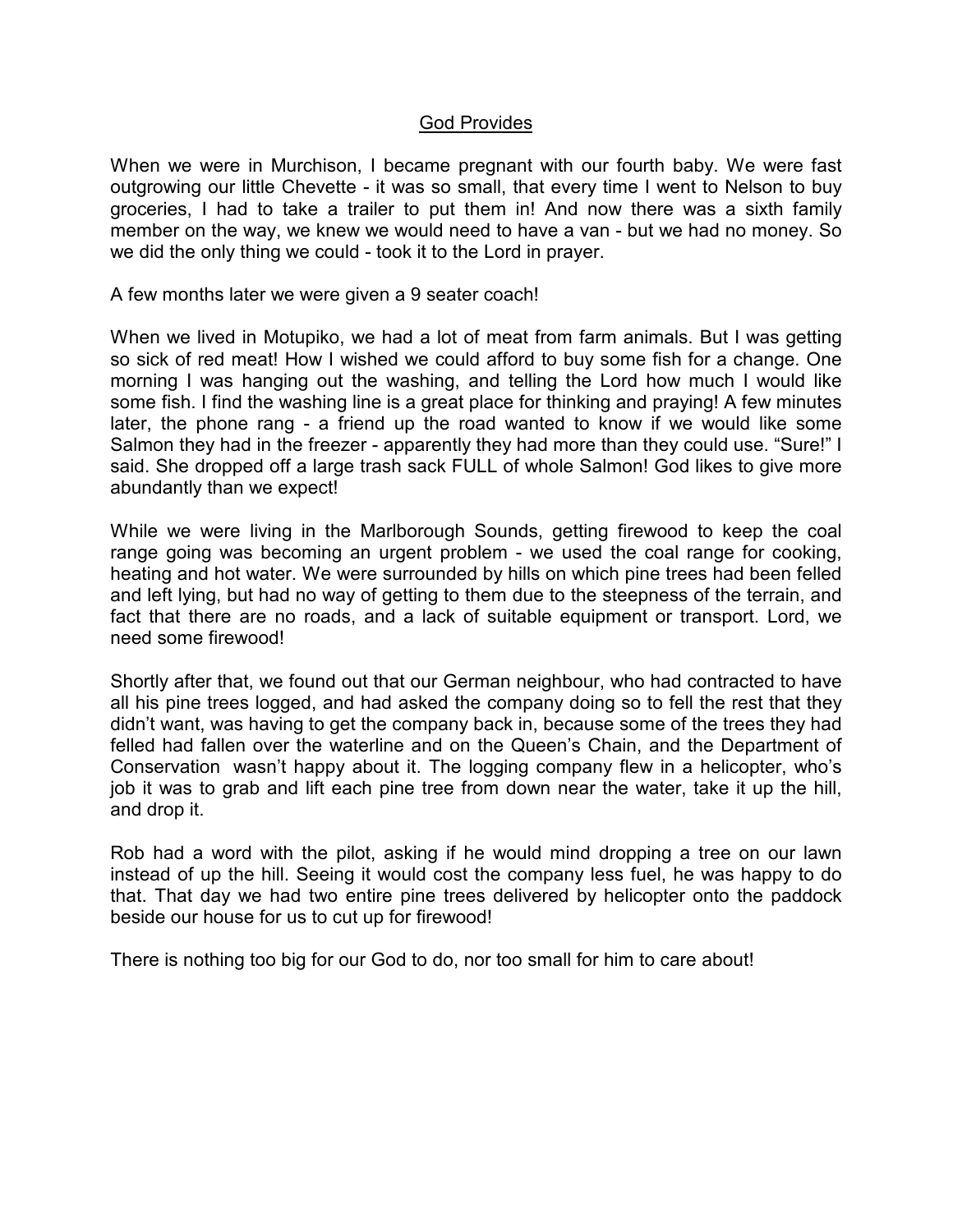# A Home of Our Own

Two years from the time the Lord had told us to get out of debt, we were debt free! What a wonderful feeling! We'd gone from \$120,000 in debt to debt free. We didn't own much - but we didn't owe anything either!

However, since the vision the Lord had given us was to live somewhere remote, self sufficient etc, we supposed that that meant on land of our own, somehow, somewhere.

And we kept wondering and hoping and expecting God to provide some way of us owning our own property again. After all, we were now debt free, so surely he would do that soon!! But he didn't.

7 years later, we still were no closer to owning our own home. After all, with 5 children, and low paying jobs, you just cannot save money for a house!

One day, I was lamenting the unfairness of it all to the Lord. I went out onto the paddock of the house we were renting, sat amongst our milking goats, and had myself a real good pity party! It's just not fair! We'll never be able to buy our own home! Boo Hoo!

But God is patient and kind, and I got over it. In fact, I got to a place of complete surrender of the issue. After all, we were living in a beautiful 6 bedroom home on 5 acres overlooking water near Nelson. It was a blessing to be there, and I knew I could be content there as long as the Lord wanted. If he decided we were never to own our own home again, I could be content with that too. And I was, truly!

God also has a sense of humour and an amazing sense of timing!

Within two weeks of my surrendering my desire for a home of our own, we had a visit from Rob's mum, who announced she had decided she would like to buy a property with us, so she could live with us and the kids, and to help us get a start. Only problem was, all her money was tied up in a property she owned with Rob's brother, who was showing no inclination to buy her out, so she expected it would be a year or three before she could, but would like us to think about it. However, Rob's aunt and uncle had visited the area only a month or so earlier, and being a former real estate agent and aware of the market trends, Pat had advised Rob's mum that if she was thinking of buying in the Nelson area, she should do it sooner rather than later.

Well, to cut a long story short, God just opened doors, and within 3 months we were moving onto a beautiful 17 acre river front property near Motueka with a 4 bedroom house, huge sheds, an acre of native bush and the most lush productive land I've ever seen! Us, who didn't have a bean to our names! We couldn't even pay the legal fees! Rob's mum paid for half the property in cash, and we mortgaged the rest.

The intention was to build a small cottage for Rob's mum, but that never worked out, as none of us could afford it. Eventually, after much prayer, and knowing we all needed our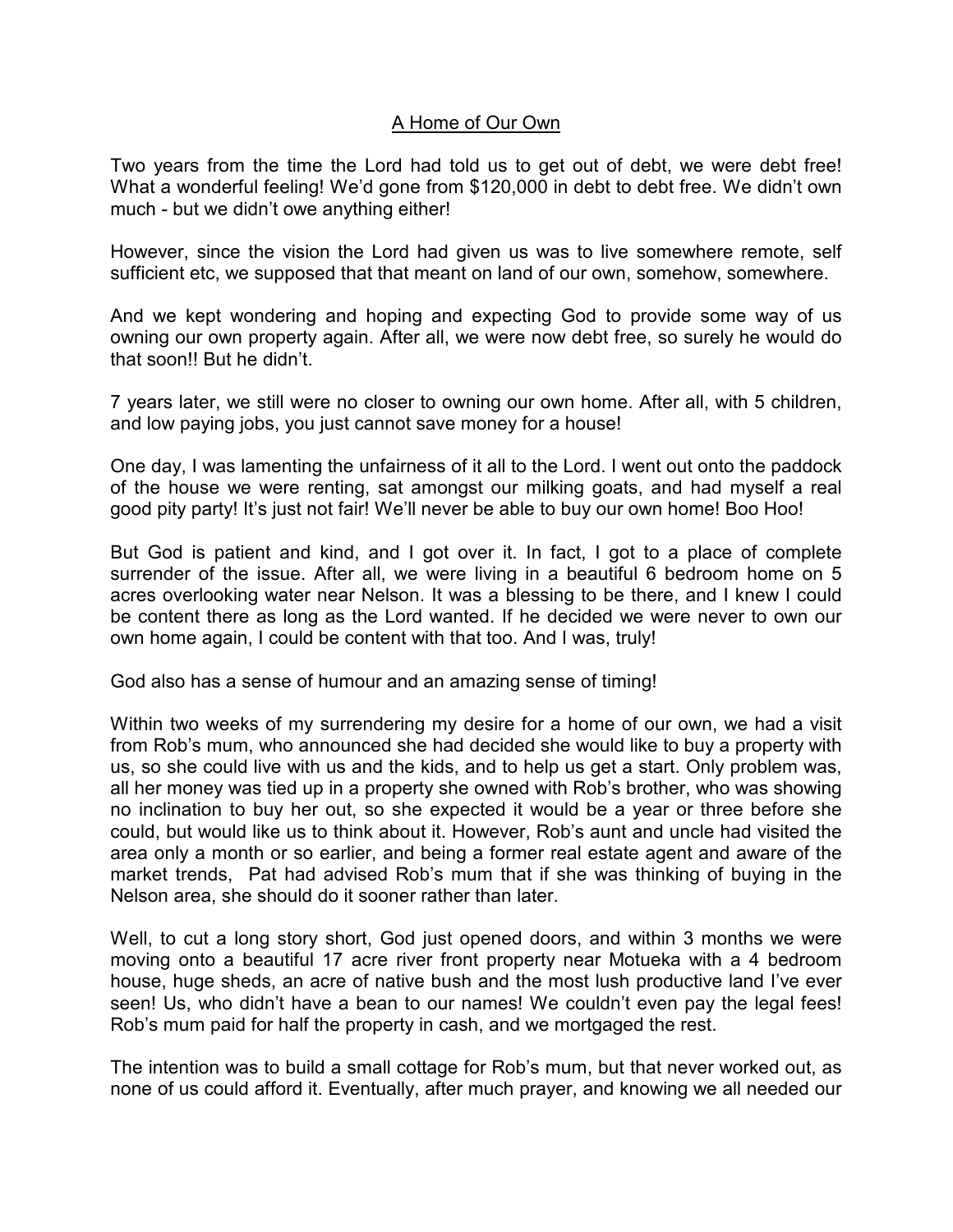own space, we decided to sell the property and buy less land, but two houses. Meanwhile, as predicted, house and land prices in Motueka and Nelson had skyrocketed, and so when we sold 14 months after buying, the increase in the value of our property was over \$200,000!! After paying expenses, and splitting the rest, Rob and I had been blessed with  $$80,000$ .  $\odot$ 

The Lord led us to move to Greymouth, where we brought a house, and then 18 months later to move back to the North Island to be nearer family. Since then, there has been a series of HUGE crises in our families, and it has been such a blessing to be in the same island and able to travel to help and support our loved ones.

With the two moves since buying near Motueka, we now have more equity in our own home than the entire value of the house that we gave up in Auckland, on which we lost everything. God is totally faithful!!  $\odot$ 

## What of Our Vision?

And what of our vision to "live somewhere remote, be self sufficient, and minister to people the Lord would bring across our path"?

A few years ago, before the Lord enabled us to buy our own place again, I was seeking him about that. Why did it seem as if we were no closer than we had been at the beginning? Why wasn't he opening doors? Why was it all so hard?

And the Lord caused me to look back over the years since we had left Auckland, and opened my eyes. He spoke to my heart, and told me that that vision had not been an end in itself, but had been a mission statement for the journey. That over the 7 years up to that point, we had been living in some of the most remote and beautiful places in the South Island, had been quite self sufficient - keeping our own goats for milk and meat, growing veges, fishing, grinding our own wheat and making our own bread, living with alternative power systems we had built ourselves, cooking on a coal range, chopping wood for our heating and cooking. And everywhere, we had ministered to people the Lord had brought across our path - whether they had been families we met, folk we worked with, the old lady running a shop in her 80's but unable to cook for herself, the minister and his family needing friendship, help and encouragement, the single mum living out in the Sounds, needing to know that the Lord was still with her, the sailor who would have been lost at sea if we hadn't intervened, the Christian Community that had no one to fix all their broken down machinery, and many others.

All along, we had been doing what the Lord had told us - living in remote places, being reasonably self-sufficient and ministering to those the Lord brought us in contact with!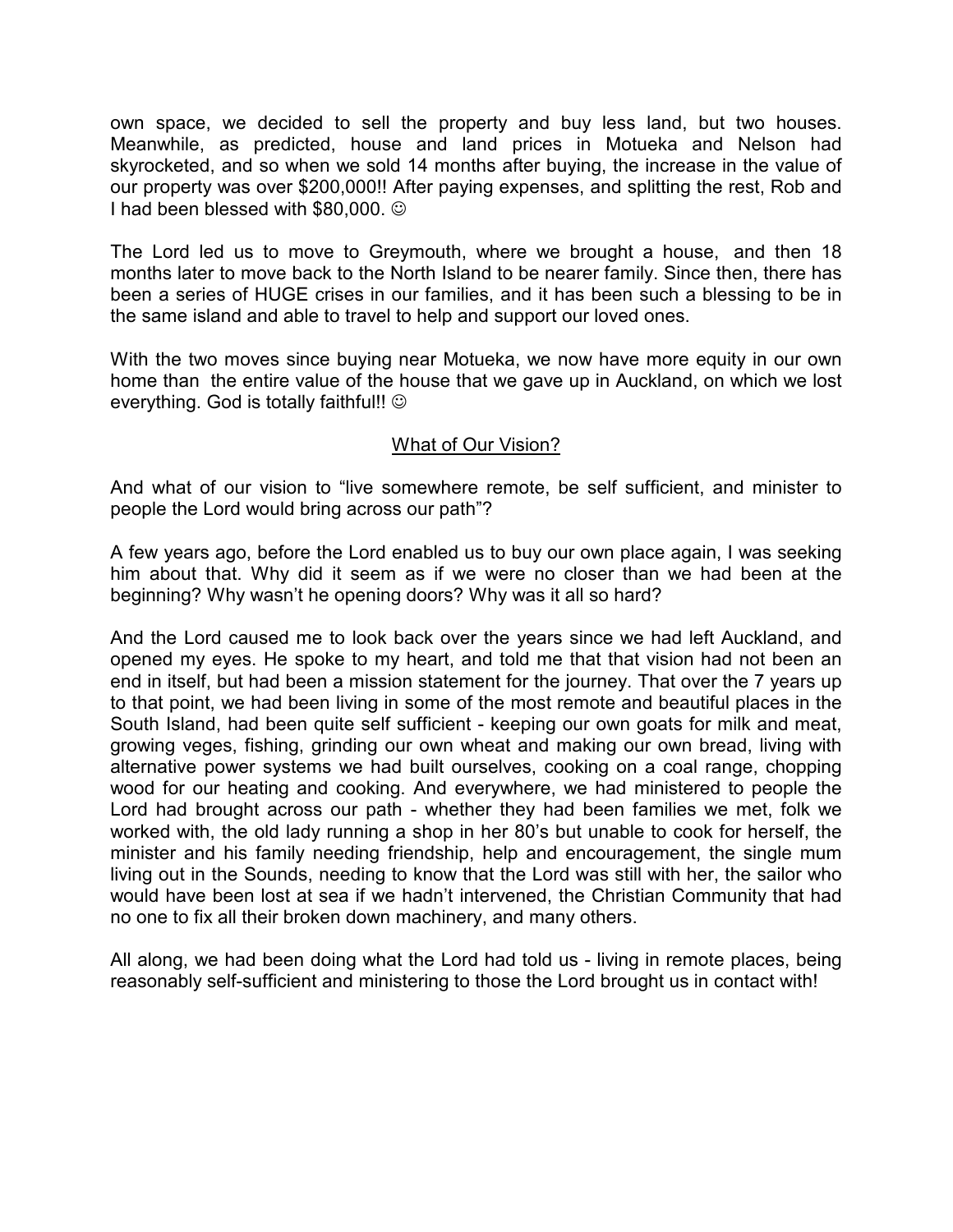### **Conclusion**

As I was writing down some of our testimony to share, I was pondering and praying over what the most important point was; what did God most want me to say? I believe it is this:

You don't have to be a giant of the faith to please God or be important to him! Ordinary every day people living ordinary every day lives are just as important to him as the Superstars of Christianity. And you know, when you really look at them, those Tall Poppies of the Bible or modern times, you can see that nearly everyone of them were just ordinary folk too, going about their business, and through them God achieved extraordinary things.

The two things that God looks for in his people, the people with and through whom he will do the extraordinary, is faith and trust. And if we lack those, he is willing to given them to us, if we just ask.

God has an individual plan and purpose for every life. But the one thing that is the same is his desire for us to know him, and grow in him. His ultimate work in each of us is the transforming of us into the image of Christ. That is what he works things together to do to smooth out the rough edges, to increase our faith, wisdom and love. And he's not in a hurry like we are - his perspective is eternal, his project will take a lifetime.

But know this - each and everyone of you reading this story is just as precious to God as all the Billy Grahams, Jim Elliotts, Corrie ten Booms, Abrahams and Sarahs of this world!

And you too can live an extra-ordinary life - one that may seem ordinary on the surface, but that is filled with joy, miracles, love and delight in the Lord.

All you have to do is

"Trust in the Lord with all of your heart, and lean not on your own understanding - in all of your ways acknowledge him, and he shall direct your paths"!

May the Lord Bless You!

If you do not have a personal relationship with God through His Son Jesus Christ, and would like to experience the transforming power of God at work in your life, then please visit www.cynthiahancox.com/gospel.html

On the following page is a map of NZ showing the places we lived. They are numbered in order.